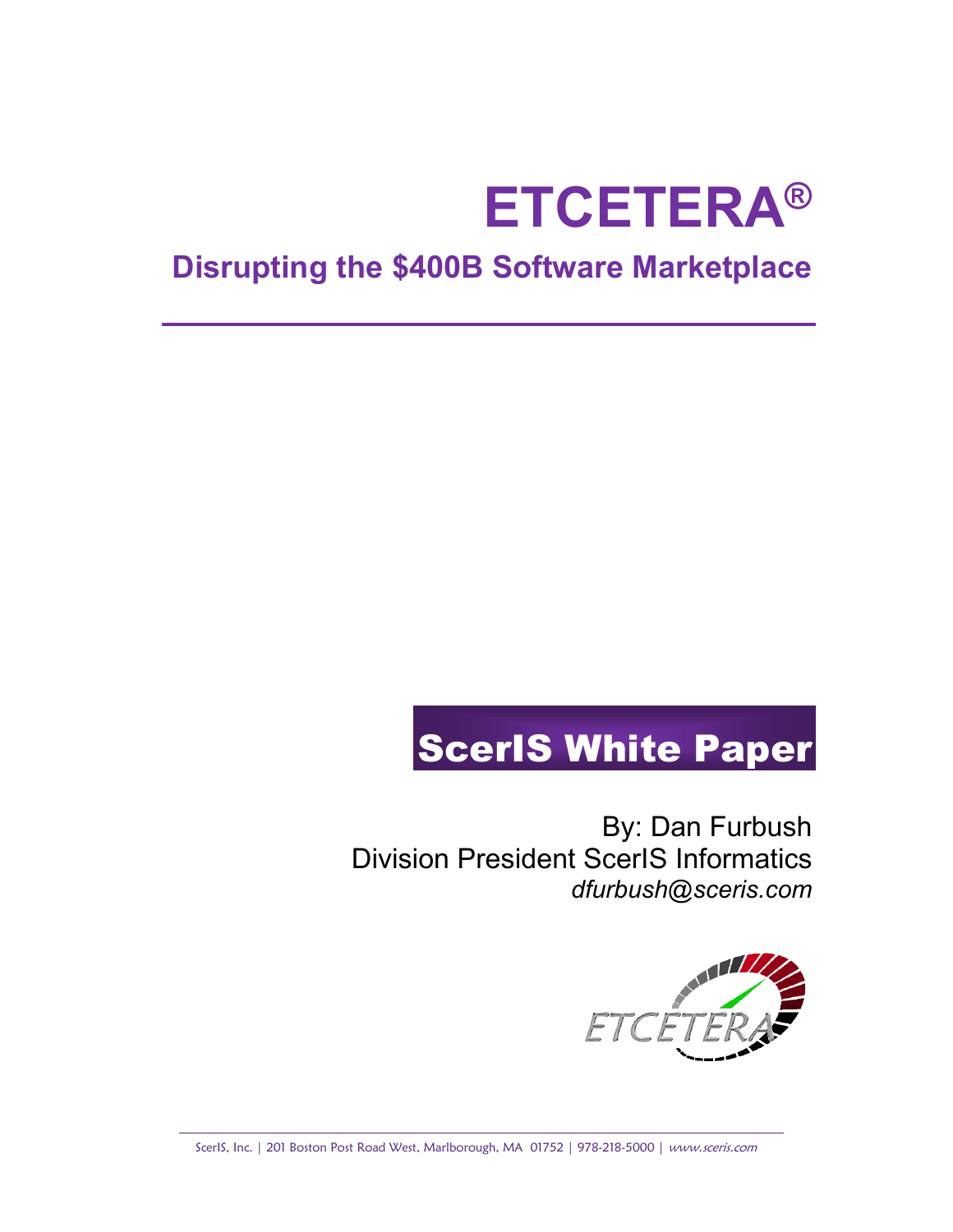### Disrupting the \$400B Software Marketplace

The marketplace for business software products in the United States is huge, estimated at over \$400B. Enterprise Application Software (EAS) makes up a good portion of this amount. ERP, EHR, EAM, and other core products make up the bulk of the EAS market and are essential to how businesses run today.

EAS has its Achilles heel. Since many don't work the way their customers expect them to work, they become highly customized to address the uniqueness of the business which comes at a very high price – both financially and operationally. Customizations are expensive and make maintaining an upgradeable EAS platform nearly impossible. Even with extensive customization, companies find themselves investing in silo applications which are not enterprise class, to address other unique business needs.

With that \$400B spent annually on traditional licensed or SaaS subscribed offerings in the U.S., there's a proportional amount spent on infrastructure and support. The more complex IT gets with disconnected, often unintegrated siloes of technology, the more infrastructure and more support is required. And these technology progression costs are additive to nearly \$1T annually.

All that spending however was for a good reason. EAS and single-use solutions were all there was. Achieving a competitive advantage has meant investing in a plethora of technologies because EAS hasn't served the unique needs of customers without modifications.

One of the unfortunate things about EAS is that it levels the technology playing field. When competing companies use the same technology, the technological advantage is lost. Competitive advantage from IT investments, once derived from exceptional know how, is lost without those customizations.

So many organizations are moving away from legacy EAS applications. The two most frequently used rationalizations for the change include:

- 1. The current EAS can't scale to the needs of the organization. Much of that scalability is dependent on the database, and the top databases used in most products are highly scalable, certainly scalable enough for the business at hand, unless you're Amazon. So, the primary problem isn't usually scalability.
- 2. The company has customized themselves into the proverbial corner, where their EAS is so customized it cannot be upgraded.

The Circle of Insanity gets closed as companies change to a new ERP and immediately customize it. We all know what Albert Einstein said about doing the same thing over and over and expecting different results.

EAS deficiencies, even with customizations, leave gaps unfilled. This created an opportunity for innovative and creative minds to create software applications that address these deficiencies.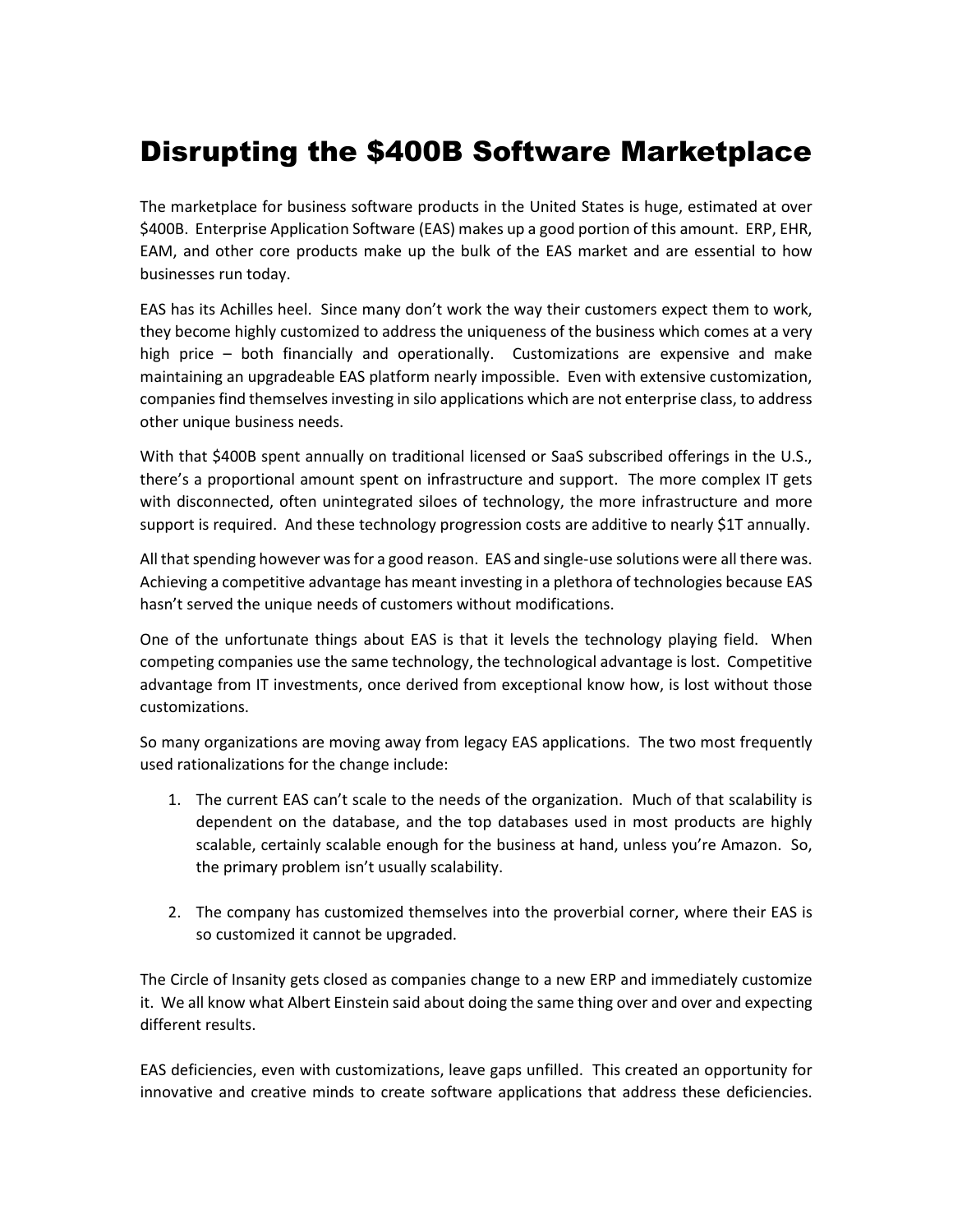Many of these applications become branded as "Best of Breed" which by definition excludes them as EAS software and demands they get customized to address the uniqueness of the customer's processes (see Circle of Insanity above).

The software costs, whether in traditional licenses or SaaS offerings, are but a fraction of the real cost of customizing your EAS and acquiring and customizing Best of Breed software products to fill gaps in your EAS. While some of IT's resources have become programmers, the mix in IT is more towards supporting a plethora of applications and their attendant infrastructure.

As operating systems change, so do some of the software applications, but not all, creating a hardship for the company as it is forced to maintain older servers, databases, storage and backups. The same dynamic holds true for databases. Some software vendors provide updated versions of their applications that work with newer versions of operating systems and databases., but again, not all. Or worse, a mixture of application vendors upgrade their applications to work with the newer operating systems or databases at differing intervals, again creating a challenge for the company that must decommission older servers and database products for compliance and security reasons. The challenges are many with the progression of these technologies

What if there was a technology platform that vaporized the traditional IT operating model and its \$400B price tag? What if that technology accommodated all the challenges of EAS, Best of Breed, technology progression and Infrastructure? Well you found it - ScerIS ETCETERA®, the Platform for Everything Else

ETCETERA® is the platform for powerful, intuitive solutions and is changing the marketplace with its ease of use and rapid application deployment features. There is no further need for single-use silos of technology. EAS customizations can be eliminated and as much as this can apply to your current EAS, it is vitally important to make sure it also applies to your next one. The ETCETERA<sup>®</sup> Platform is designed to accommodate each business's unique operating and process requirements and is the perfect EAS class companion product for your core EAS, eliminating the need for nearly all silo applications and costs while emancipating valuable IT resources.

The ETCETERA® platform is for this, that and nearly everything else, etc., etc., ETCETERA®!

It's comprised of Application Development and Process Work Flow, Document/Content Management, Business Intelligence and Data Warehouse modules. The Platform integrates with ERP's through standard methods and interfaces. The Authorization Services component leverages Active Directory and provides a very granular segmentation of privileges and permissions. Databases are encrypted, so from a risk management perspective, ETCETERA® helps organizations better protect their data, employees, customers and vendors.

A browser-based application that balances the infrastructure utilization between servers and user devices, the ETCETERA® platform is frequently updated to address both functionality enhancements and browser changes. And, there's a utility for configuring portals that provide for employee, vendor, customer and patient access, all with security that protects company information.

ETCETERA® licensing is based on Concurrent Users for the modules licensed or subscribed. This model supports unlimited users and unlimited transactions for all modules.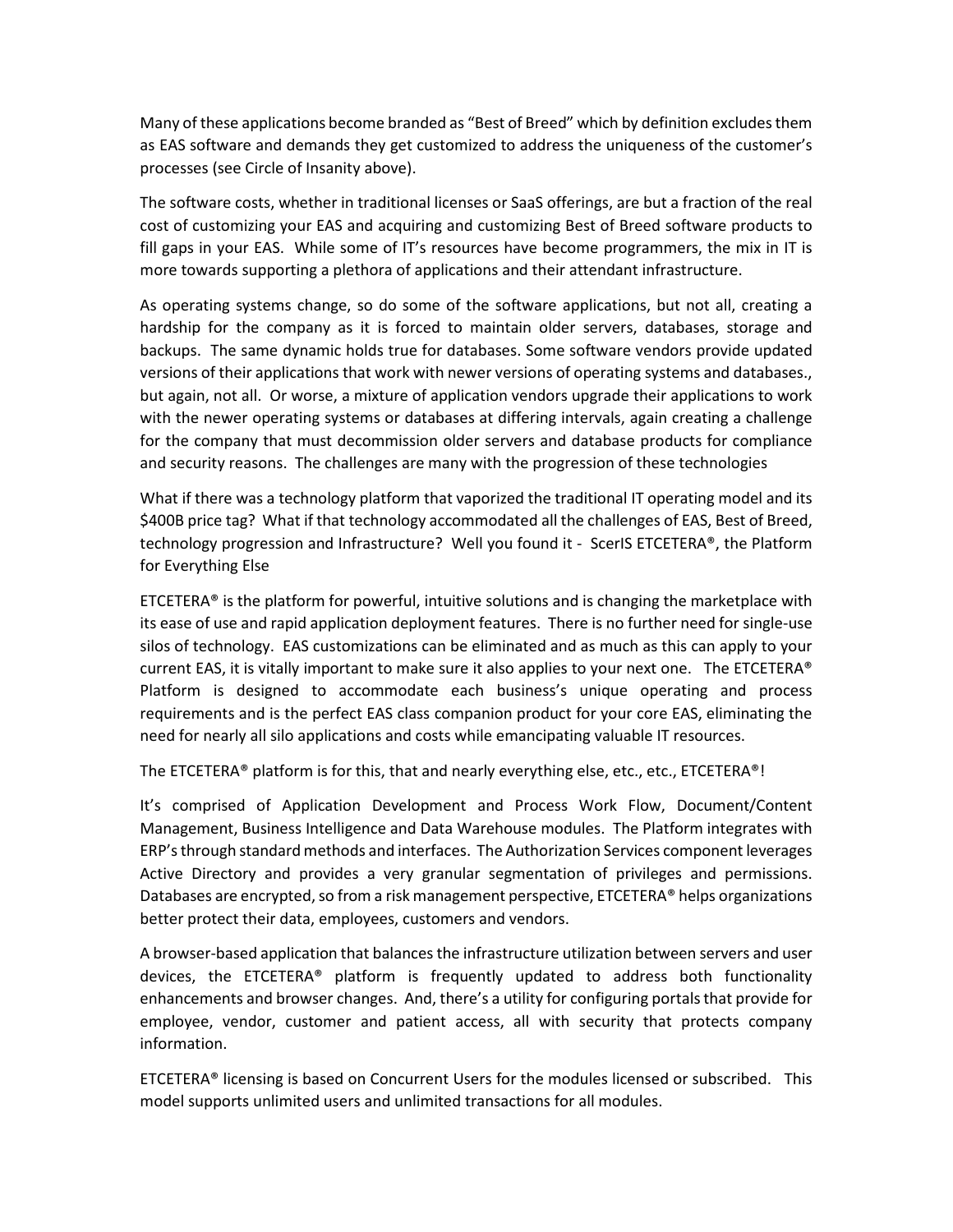Additionally, ETCETERA® provides for unlimited documents, unlimited indexing, unlimited workflows, unlimited work queues, unlimited applications, and essentially unlimited uses for any need in the enterprise.

Is ETCETERA® disrupting this marketplace, maybe several marketplaces? Decide for yourself.

With an ROI that is achieved in as little as two months, ETCETERA®:

- Replaces current silos of technology and eliminates purchases of future Best of Breed applications. This eliminates the costs associated with single-purpose applications including:
	- $\circ$  Software acquisition internal costs and external fees (new purchases), software maintenance and subscription fees.
	- o New and replacement servers and operating systems
	- o Virtualization software licensing
	- o Technology progression
	- o Risk management
	- o Multiple disparate backup environments
	- o Dedicated IT support staff
- Replaces EAS customizations and other costs. ETCETERA® eliminates the ongoing costs associated with your EAS including:
	- o EAS module proliferation. Before considering another process-specific EAS module, use the ETCETERA® platform for the capabilities you need. Avoid additional base and user licensing and maintenance costs or additional subscription costs associated with your EAS.
	- o Difficulties with performing upgrades. If benefitting from your EAS investment is critically important, and upgraded software is essential, then consider developing customizations in the ETCETERA® platform which is designed to be upgraded and support your unique requirements, now and in the future.
	- $\circ$  The internal and external costs of replacing your EAS. If your business has painted itself into a corner or is convinced it needs more horsepower or flexibility, use ETCETERA® to help you avoid a costly upgrade or conversion to a new product. Use your EAS the way it was intended. It too is a platform, but designed to work within the boundaries of its core purpose. The core purpose of ETCETERA<sup>®</sup> on the other hand is to support your customizations and uniqueness and augment EAS functionality.
- Helps you innovate without the wait.
	- $\circ$  New software applications require funding, either through annual capital approval processes or from operating budgets. With ETCETERA® applications are only limited by your imagination. Have you ever taken an inventory of all your applications, listed the employees or contractors with access to each application and cross referenced the names to see how many systems some employees are